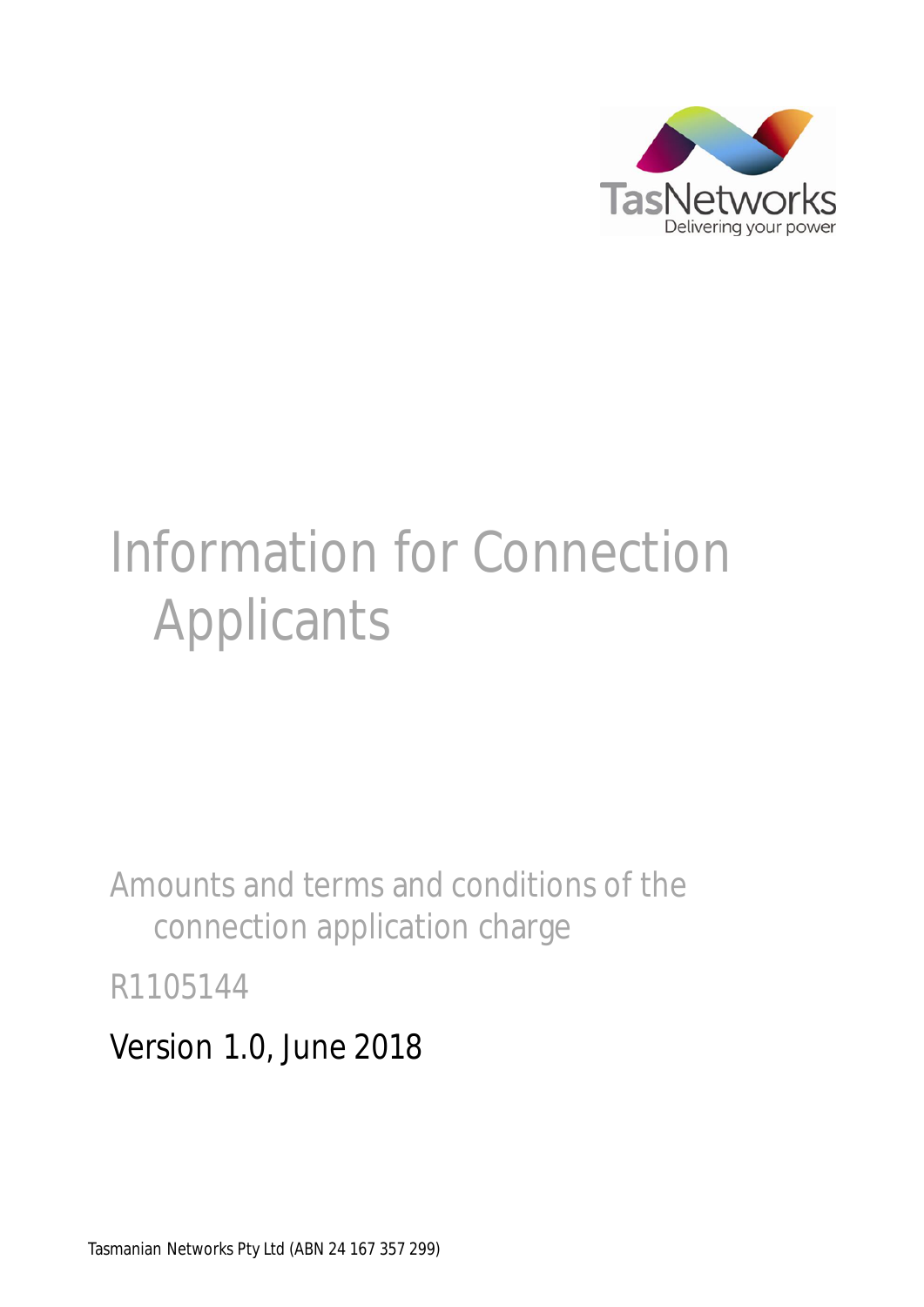## Authorisations

| Action        | Name and title                                      | Date |
|---------------|-----------------------------------------------------|------|
| Prepared by   | Tain Meaney, Commercial Services Team Leader        |      |
| Reviewed by   | Tim Astley, NEM Strategy and Compliance Team Leader |      |
| Authorised by |                                                     |      |
| Review cycle  |                                                     |      |

## Responsibilities

This document is the responsibility of the Commercial Solutions Team, Tasmanian Networks Pty Ltd, ABN 24 167 357 299 (hereafter referred to as "TasNetworks").

Please contact the Commercial Solutions Leader with any queries or suggestions.

- Implementation All TasNetworks staff and contractors.
- Compliance **All group managers.**

## Minimum Requirements

The requirements set out in TasNetworks' documents are minimum requirements that must be complied with by all TasNetworks team members, contractors, and other consultants.

The end user is expected to implement any practices which may not be stated but which can be reasonably regarded as good practices relevant to the objective of this document.

© Tasmanian Networks Pty Ltd 2014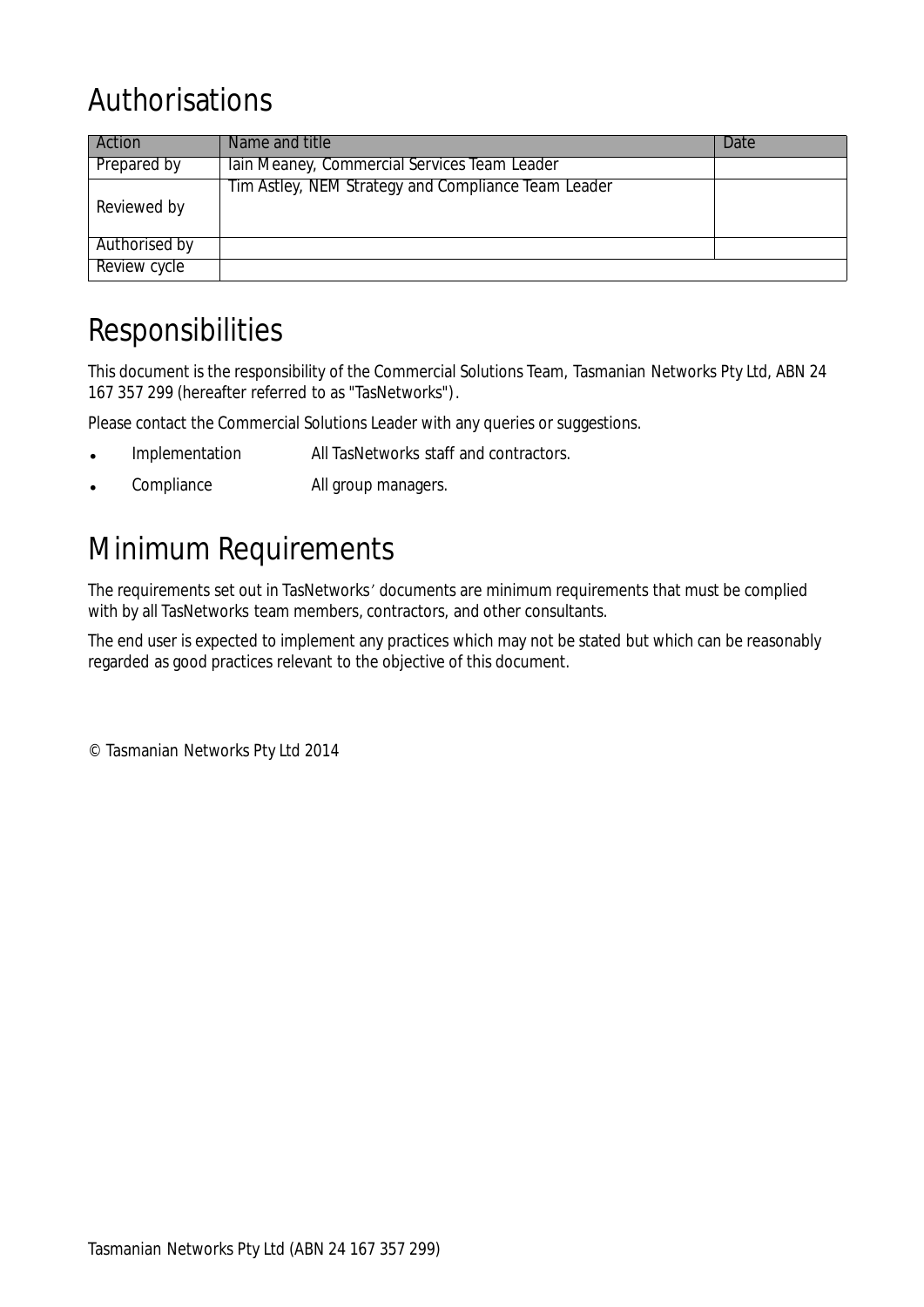## Record of revisions

| Section number | <b>Details</b>                                                                               |
|----------------|----------------------------------------------------------------------------------------------|
|                | [Delete the details of any previous revisions and add the details of the latest<br>revision] |
|                |                                                                                              |
|                |                                                                                              |
|                |                                                                                              |
|                |                                                                                              |
|                |                                                                                              |
|                |                                                                                              |
|                |                                                                                              |
|                |                                                                                              |
|                |                                                                                              |
|                |                                                                                              |
|                |                                                                                              |
|                |                                                                                              |
|                |                                                                                              |
|                |                                                                                              |
|                |                                                                                              |
|                |                                                                                              |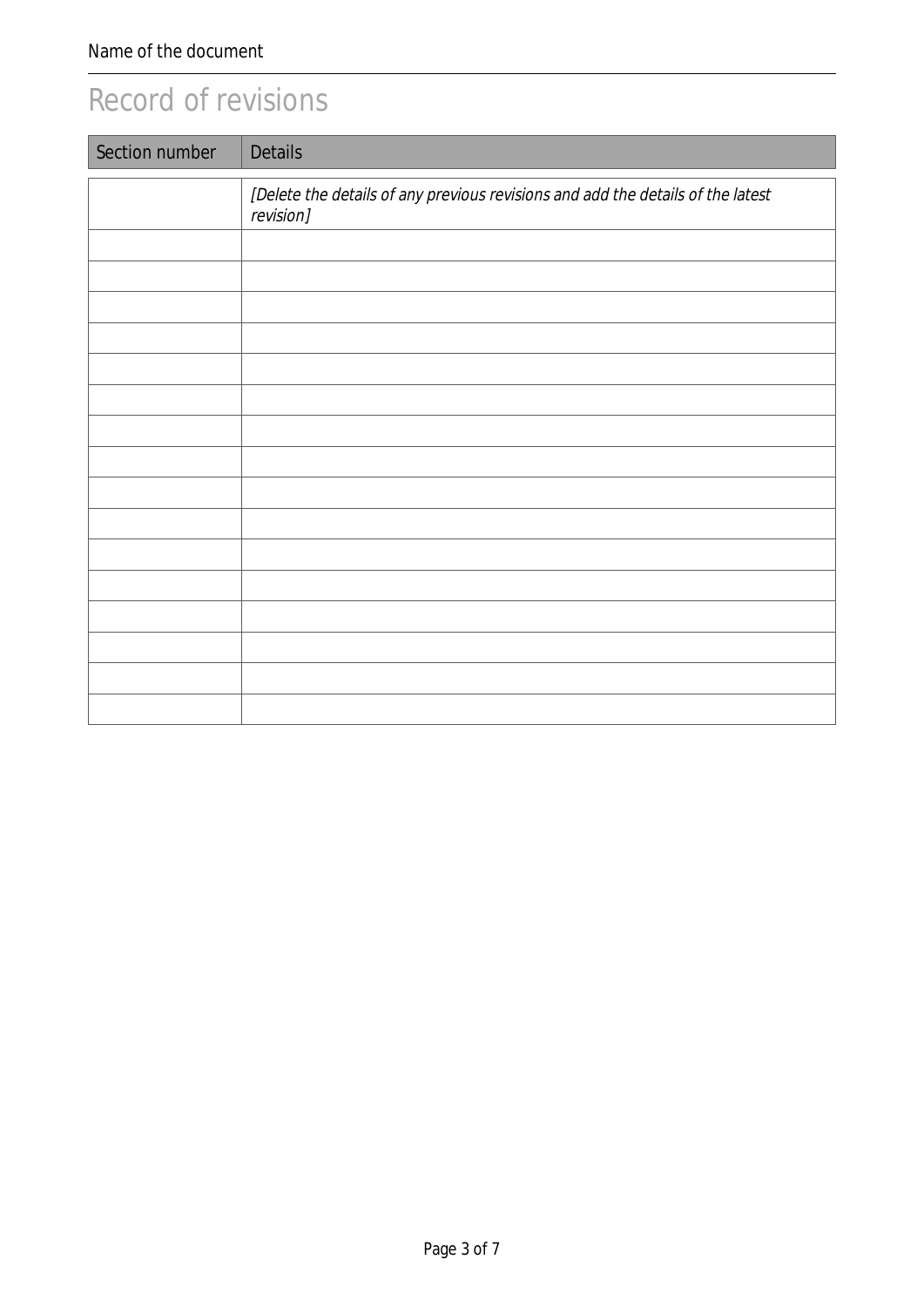## Table of contents

| 5              |  |
|----------------|--|
|                |  |
| 5              |  |
| 5              |  |
| 5              |  |
| 6              |  |
| 6              |  |
| $\overline{7}$ |  |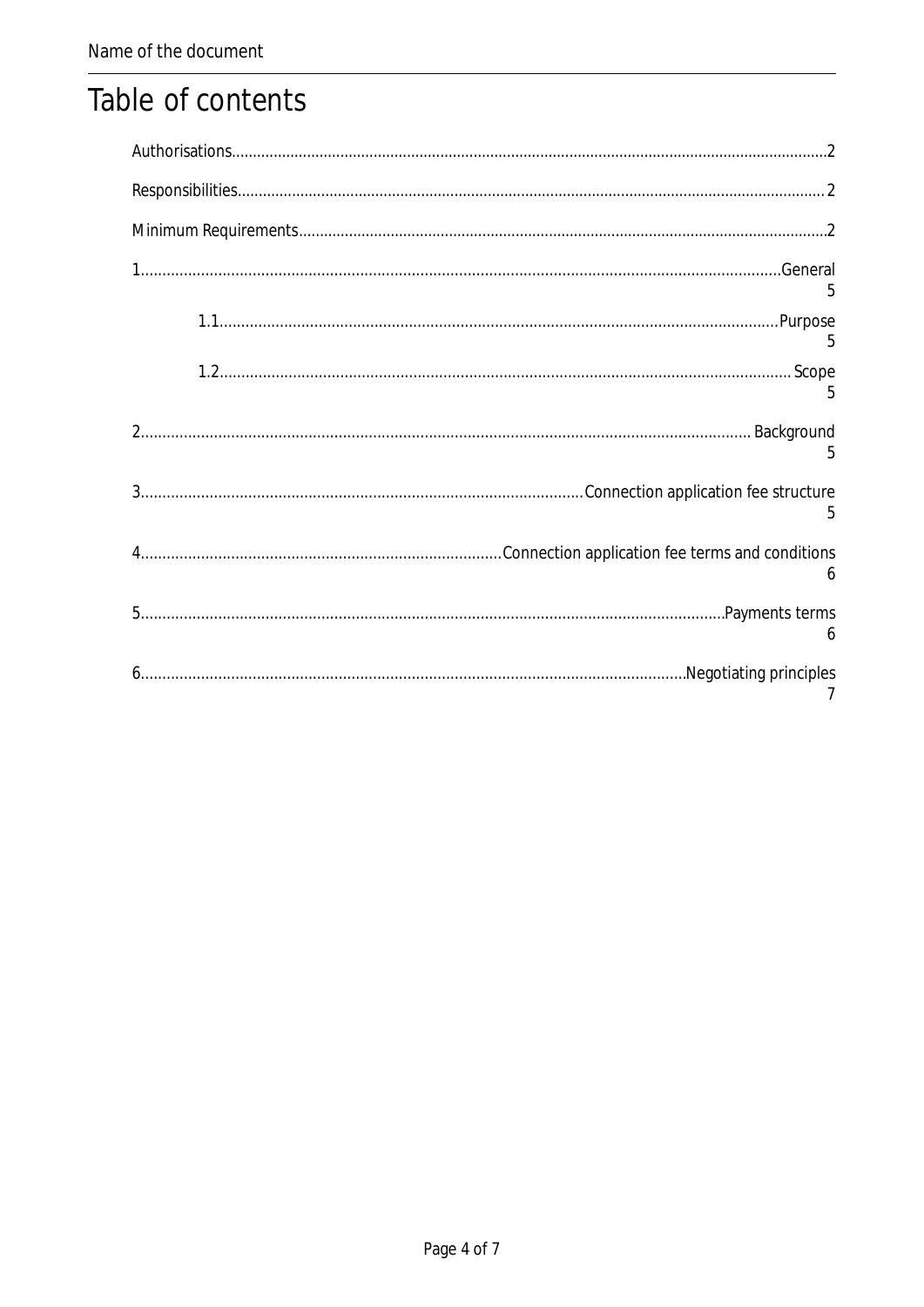# 1 General

#### 1.1 Purpose

One of the requirements of the changes to the National Electricity Rules (the Rules) commencing on 1 July 2018, as part of National Electricity Amendment (Transmission Connection and Planning Arrangements) Rule 2017 No. 4, is that a Primary Transmission Network Service Provider (such as TasNetworks) must publish on its website a guide to the structure of the application fee under clause 5.3.4 of the Rules, and the terms and conditions under which the charge is paid. This document is TasNetworks' connection application fee guide.

#### 1.2 Scope

This document is to assist Connection Applicants understand the amount and terms and conditions of the connection application charge before connecting to TasNetworks' transmission network.

# 2 Background

Clause 5.3.3(c)(5) of the Rules requires a response to a connection enquiry by a Network Service Provider to include:

(5) the amount of the application fee which is payable on lodgement of an application to connect, such amount:

- (i) not being more than necessary to cover the reasonable costs of all work anticipated to arise from investigating the application to connect and preparing the associated offer to connect and to meet the reasonable costs anticipated to be incurred by the Australian Energy Market Operator (AEMO) and other Network Service Providers whose participation in the assessment of the application to connect will be required; and
- (ii) must not include any amount for, or in anticipation of, the costs of the person using an Independent Engineer;

Processing a connection application is classified as a negotiated transmission service. Negotiated services are provided by a Transmission Network Service Provider (TNSP) as a monopoly service but are not included in the revenue cap for that TNSP. The standard of negotiated services are not outlined in the Rules but can be negotiated by the proponent. The Rules require the TNSP to undertaken these negotiations in a manner that negates their monopoly power, including setting the price to reflect the cost of providing the service.

# 3 Connection application fee structure

TasNetworks' approach to setting connection application fees is to develop them on a case by case basis to reflect the bespoke nature of transmission connections, so a uniform approach is not appropriate.

As noted, the Rules require the price of a connection application fee (being a negotiated transmission service) to reflect the cost of providing that service. TasNetworks' approach in setting an application fee is to determine the expected internal/TasNetworks-controlled costs to process the application as well as the likely costs expected to be incurred by AEMO and other Network Service Providers to process the application. The application fee is set as the sum of the total costs expected to be incurred plus a margin of 10 per cent.

The application fee is expressed exclusive of GST and the estimate provided to the proponent remains valid for a period of 3 months.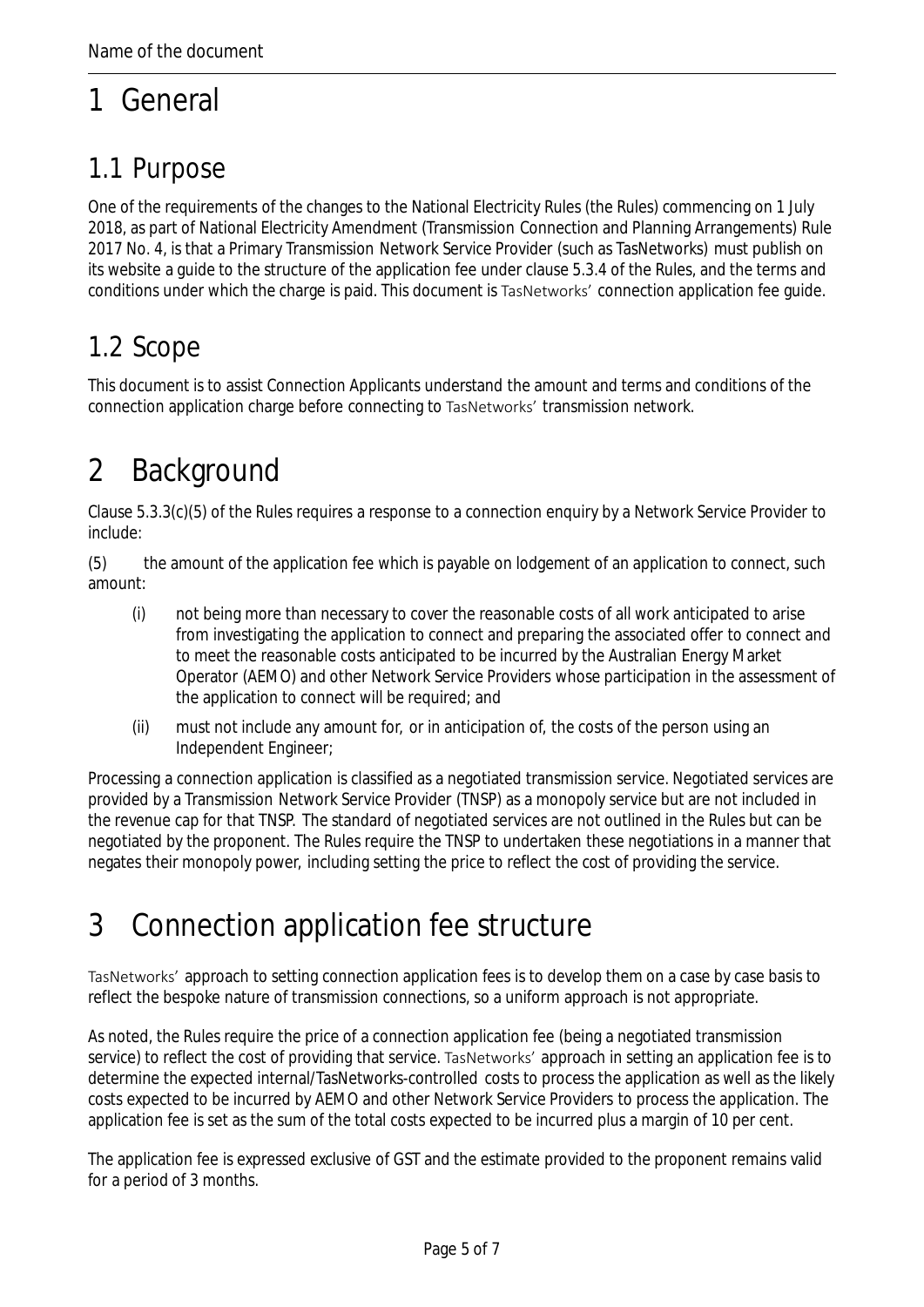As noted above, the fee estimate includes an allowance to cover AEMO fees and charges for due diligence studies for new generator connections in the National Electricity Market. AEMO will invoice TasNetworks for their costs and we include an allowance for those costs based on AEMO's published estimated costs. The proponent is advised of the estimated AEMO costs included in their connection application and is advised that AEMO's Schedule of Fees and Charges for Generator Connections can be obtained from the following location on AEMO website:

https://www.aemo.com.au/-/media/Files/Electricity/NEM/Network\_Connections/Transmission-and-Distribut ion/Schedule-of-Fees-and-Charges-for-Generation-Connections.pdf

#### 4 Connection application fee terms and conditions

This application fee is an estimate of the reasonable costs of all work anticipated to arise from investigating an application to connect and preparing an offer to connect based on what TasNetworks knows at the point in time the application is received. The actual cost may vary depending on a number of factors including the connection option chosen, the quality of information that the proponent provides to us in support of their application and the length of time taken to negotiate the connection and asset development agreements.

TasNetworks' estimated costs to process an application to connect are dependent upon the type of access standards requested for the connection and the quality and accuracy level of modelling data provided in the application.

Should a proponent submit an application to connect that meets all automatic access standards then TasNetworks would only need to undertake due diligence studies as part of the application assessment. However, the proponent may wish to negotiate lower access standards; noting that it is a requirement of transmission network service providers (including TasNetworks) to achieve final access standards that are as close as possible to the automatic assess standards. Depending on the extent of these negotiations, there would be additional time and costs needed for the assessment work.

Proponents are also advised that they should be aware that the quality of the models they submit has a major bearing on the time TasNetworks will require for undertaking the necessary studies. TasNetworks is unable to accept models that are incomplete, erroneous or have numerical issues. All time expended in rectifying modelling issues will be added to the cost of processing an application to connect.

In the event that the cost of processing an application to connect appears that it will exceed the estimate, TasNetworks will advise the proponent of the reasons for the increase and request a supplementary fee. However, if the costs of processing an application are less than the estimate then TasNetworks undertakes to refund the balance of the connection application fee to the proponent at the conclusion of the connection application process.

## 5 Payments terms

Clause 5.3.3(c)(5) of the Rules states that the application fee which is payable on lodgement of an application to connect. In accordance with that Rule, TasNetworks usually requires the full application fee to be provided before starting to process the application. If requested, TasNetworks is willing to consider receiving the application fee in instalments on the strict condition that TasNetworks must, at any point in time, always hold sufficient funds to cover all commitments for work associated with processing the application. It is also a condition that TasNetworks will cease work on an application if the application fee instalments received have been exhausted, recommencing work when the next instalment has been received.